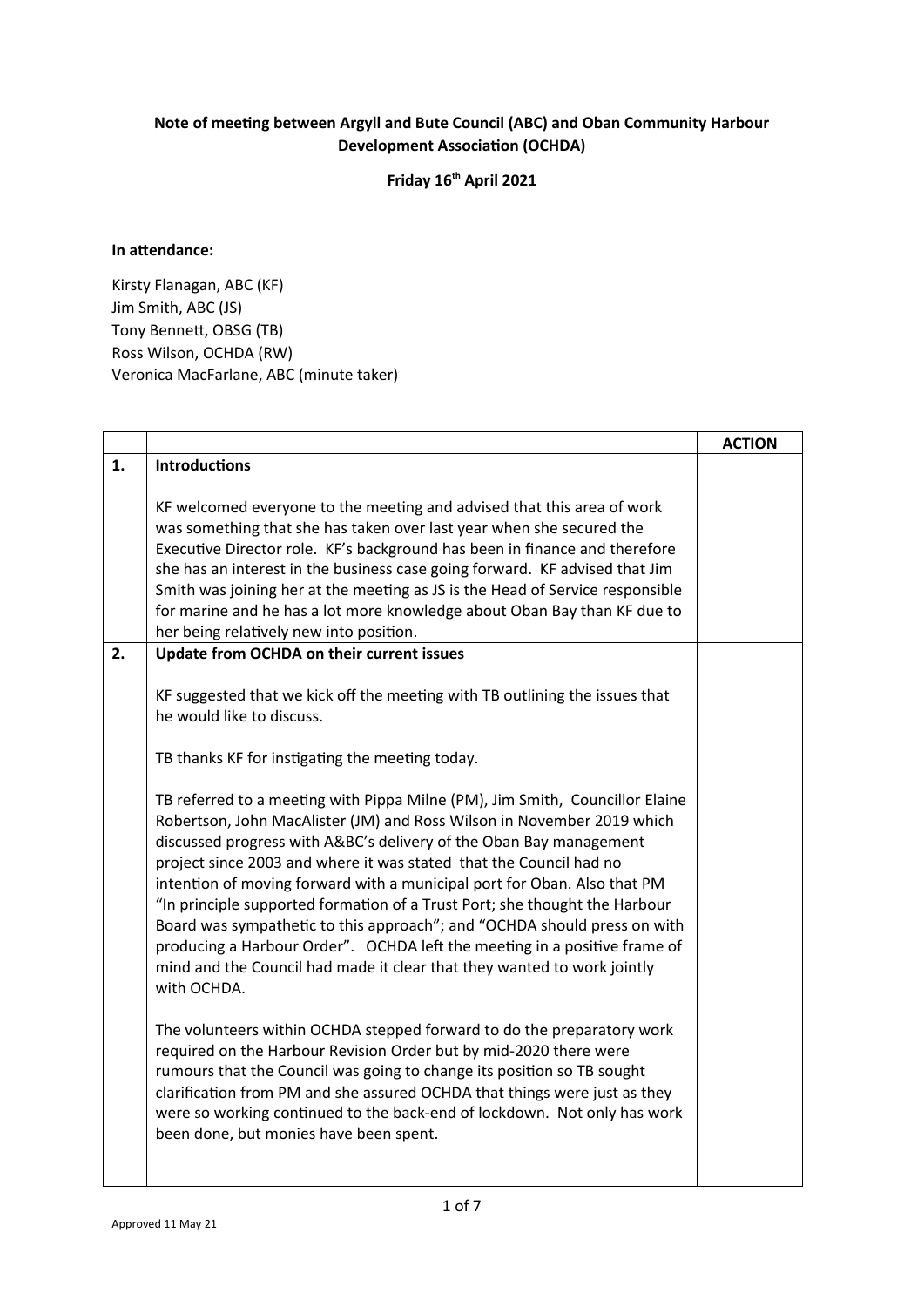|    | In order for a Harbour Revision Order to go to Transport Scotland it has to<br>have approval and support of the authority that currently holds the power<br>which is ABC. Council makes clear - website states - 'Lead provider for<br>marine safety and related services for Oban Harbour is ABC.'                                                                                                                                                                                                                                                                                                                                                                                                                                                                                                                                                                                                                                                                                                                                                          |  |
|----|--------------------------------------------------------------------------------------------------------------------------------------------------------------------------------------------------------------------------------------------------------------------------------------------------------------------------------------------------------------------------------------------------------------------------------------------------------------------------------------------------------------------------------------------------------------------------------------------------------------------------------------------------------------------------------------------------------------------------------------------------------------------------------------------------------------------------------------------------------------------------------------------------------------------------------------------------------------------------------------------------------------------------------------------------------------|--|
|    | TB had touched base with ABC at end of 2020/early 2021. OCHDA feels that<br>there has been deterioration in the relationship and there is uncertainty as<br>to what ABC want for Oban Bay.                                                                                                                                                                                                                                                                                                                                                                                                                                                                                                                                                                                                                                                                                                                                                                                                                                                                   |  |
|    | The first meeting with PM and JS (Nov 19) stated that the North Pier wasn't<br>the cash cow that OCHDA might think it is and it struggled to make a return.<br>Some clarification is required on the figures and there has been a delay<br>receiving these.                                                                                                                                                                                                                                                                                                                                                                                                                                                                                                                                                                                                                                                                                                                                                                                                  |  |
|    | An MOU should have been prepared, something that was instructed to<br>officers in December 2019, and this was raised in a meeting with TB, RW, JS<br>and Stewart Clark (SC) in February 2021. Assurance given at the meeting<br>that an MOU would be prepared by JS by 19 February 2021, but didn't get<br>anything through until 31 March. In terms of the financial position, was<br>advised that the 2020-21 year-end figures would not be available until the<br>end of April 2021.                                                                                                                                                                                                                                                                                                                                                                                                                                                                                                                                                                      |  |
|    | A request is also outstanding for an update on staffing costs which TB<br>understands has been referred to HR.                                                                                                                                                                                                                                                                                                                                                                                                                                                                                                                                                                                                                                                                                                                                                                                                                                                                                                                                               |  |
|    | Fundamentally OCHDA is trying to deliver a project which the Council<br>initiated in 2003 and trying to save the Council a huge amount of work and<br>expenditure. Some money has been raised through public support for the<br>project, and considerably more is required. OCHDA held a Committee<br>meeting yesterday and it involved 12 people who have worked on this<br>project for last year and half and longer. One Member said it was time for<br>the gloves to come off and TB is desperately trying to stop that. Real sense<br>of frustration that requests going to ABC are being ignored. Sometimes get<br>a reply but not always; FOI route would achieve results quicker (21 days).<br>Agreements and instructions from Councillors are being ignored and OCHDA<br>is fed up with this. TB's predecessor back in around 2011 attended a<br>meeting at the North Pier with the MCA and the Oban Bay Development<br>Group where it was stated that it would take a fatality in Oban before the<br>Council take their responsibility seriously. |  |
|    | OCHDA is trying to deliver something which is for the benefit of everyone,<br>the Council, the people of Oban, users of the harbour and Argyll and Bute.<br>Something has to change. He emphasised that the key issues are safety and<br>the protection of the environment in Oban Bay and Approaches, and that<br>the MCA expected timeous action.                                                                                                                                                                                                                                                                                                                                                                                                                                                                                                                                                                                                                                                                                                          |  |
| 3. | <b>Response/Discussion on Issues Raised</b>                                                                                                                                                                                                                                                                                                                                                                                                                                                                                                                                                                                                                                                                                                                                                                                                                                                                                                                                                                                                                  |  |
|    | KF apologised to TB and RW for the way that they are feeling and assured<br>them that as this is a significant project, JS continues to be the council's<br>main point of contact and correspondence/discussions should be channelled<br>via JS. KF will be taking an interest as Executive Director on the progress and                                                                                                                                                                                                                                                                                                                                                                                                                                                                                                                                                                                                                                                                                                                                     |  |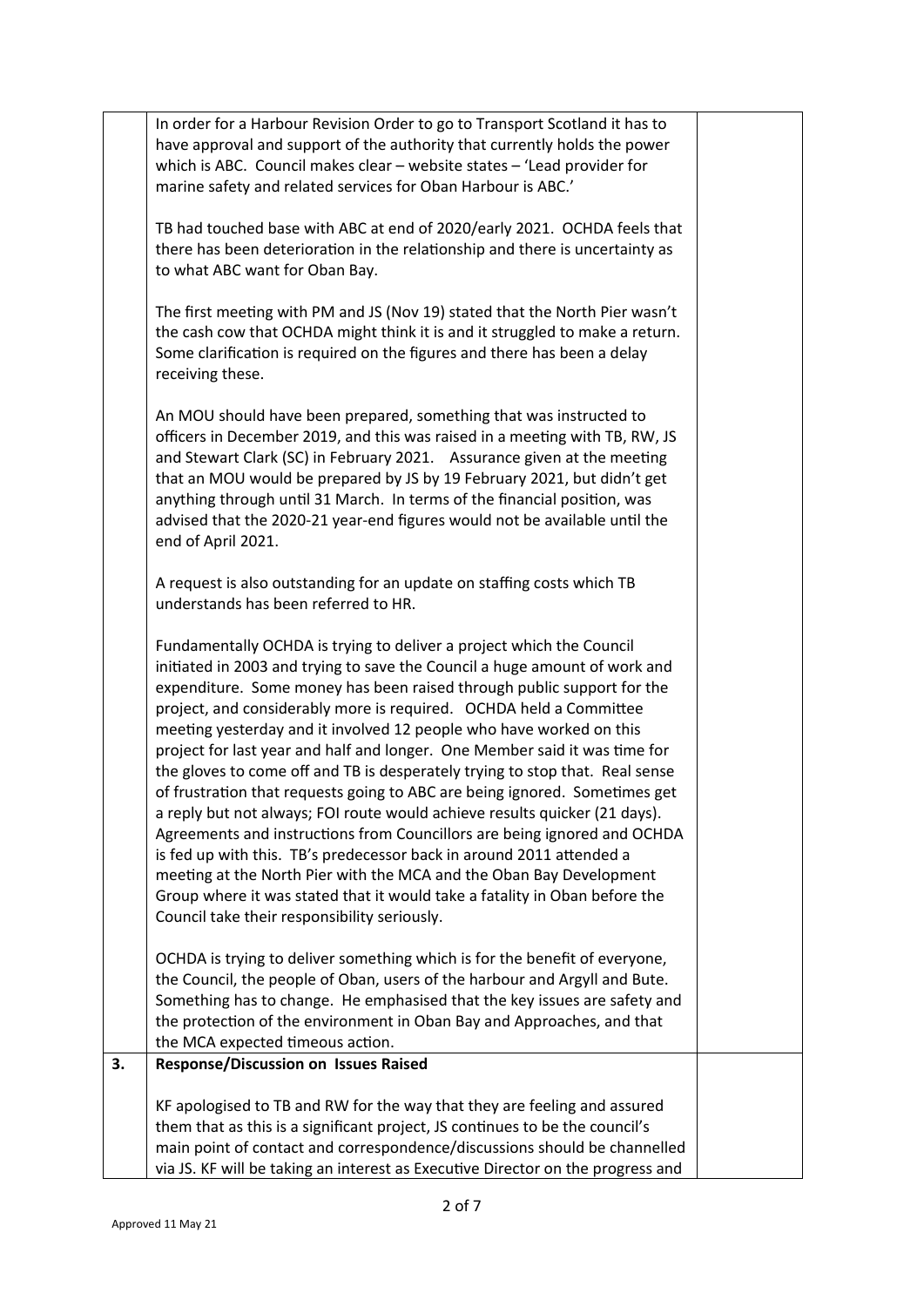wants to ensure that from today's meeting both parties have a clear understanding on what each other's needs are with a clearer indication of timelines of what we can progress at each stage.

KF advised that we are bound by our Council processes and Committee timetables but remain committed to working with OCHDA. She did advise that currently there is no formal decision from the Council on the agreed way forward. To date the Harbour Board have asked us to work with OCHDA. In order for that work to flow smoothly the council will need details of both the financial and technical models which OCHDA are proposing. Currently there is insufficient information from OCHDA to enable officers to carry out due diligence and be in a position to make any recommendations to Council Members.

KF suggested that we go back to basics almost and JS is working on an options appraisal for Oban Bay that would be presented to Council Members. PM (ABC CEO) had suggested taking incremental steps so OCHDA can carry out work at appropriate stages once we have got Council approval.

We also need to be clear on the assets, are the assets at the North Pier to be included and if so, we need to consider the pros and cons of a lease or a transfer of assets. This will all take time to work through so timescales for this year are unrealistic.

TB has concerns that this is a repeat of what Councillor Rory Colville said to him. In his mind the options appraisal has already been carried out in the 18 years since ABC picked up the projects and there has been many different reports on the options for Oban Bay. Originally there were 7 different options and then in 2017 further proposals were put out. TB said that these reports took us up to the point where it was either CMAL or a Trust Port.

TB said that JS stood up in 2018 in the Corran Halls and said that the Council is not currently equipped to manage a port which has thirteen thousand vessel movements which would suggest that the council had already carried out an evaluation at that time. JS advised that ABC operate 38 ports and harbours across the area and what he recalls saying in full context was that it would be unusual for the Council to take on board a significant risk where ABC were not the main operator of the port given that there are over thirteen thousand vessels operated by CalMac.

The point TB was making that it is on public record that the Council has said that it supports the trust port and they don't intend to step forward with the municipal port. Initially the Council supported CMAL but when public opinion made it very clear that this is not what the people wanted the Council stepped in to provide support to the trust port and to bring forward a Trust Port proposal

JS helpfully noted that we haven't had a formal view from Council Members yet who are the decision makers but officers are still supportive of the trust port idea. JS also stated again that the Council needs sufficient information to carry out due diligence to take a report to Council Members on what the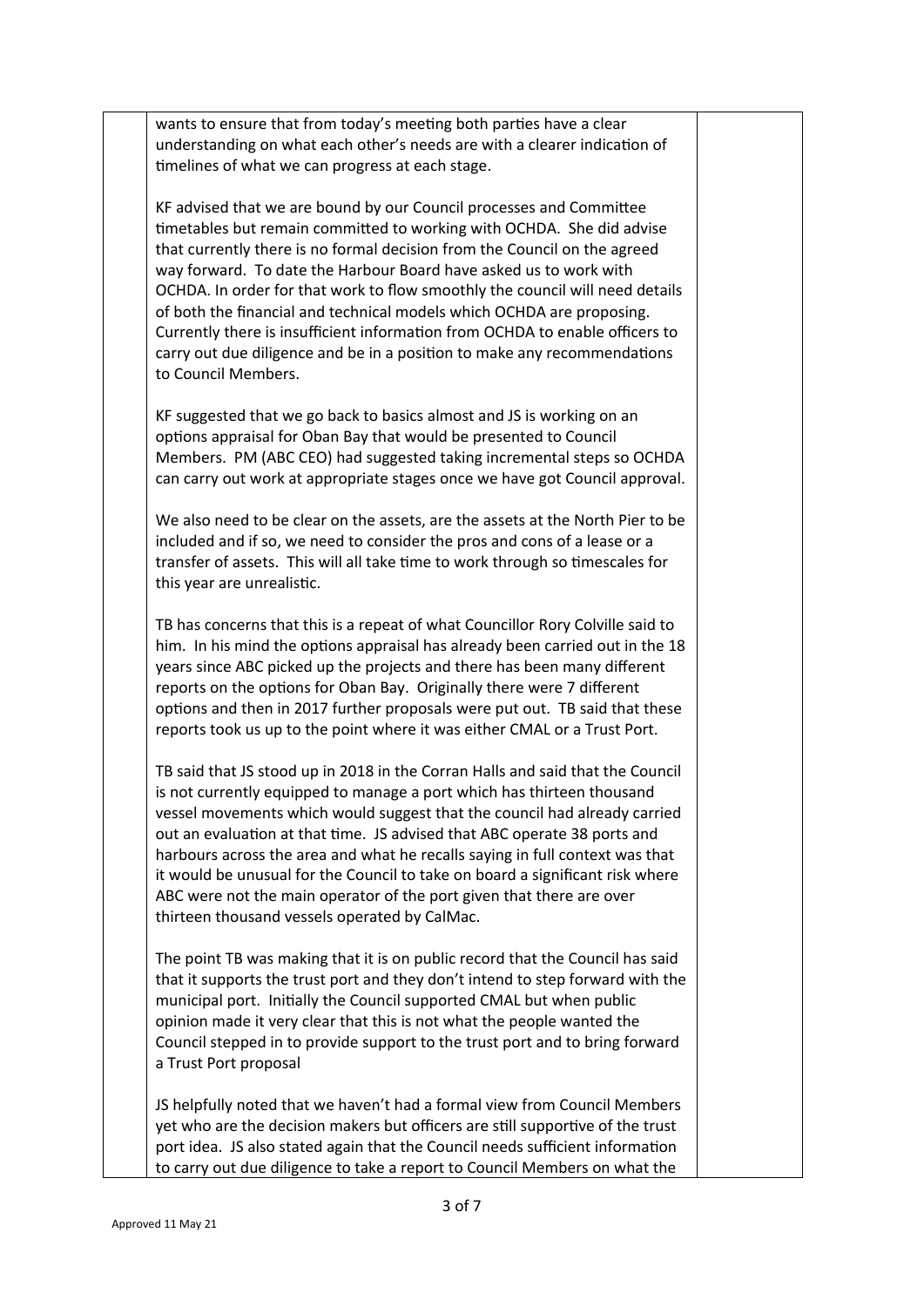|    | options would look like and the various financial implications.                                                                                                                                                                                                                                                                                                                                                                                                                                                                                                                                                                                                                                                                              |              |
|----|----------------------------------------------------------------------------------------------------------------------------------------------------------------------------------------------------------------------------------------------------------------------------------------------------------------------------------------------------------------------------------------------------------------------------------------------------------------------------------------------------------------------------------------------------------------------------------------------------------------------------------------------------------------------------------------------------------------------------------------------|--------------|
|    | KF agreed that we need to get Finance to look at these figures and produce<br>what they consider to be a reasonable annual figure of the three aspects<br>based on previous history, forward projections and the income from the<br>pontoons.                                                                                                                                                                                                                                                                                                                                                                                                                                                                                                | <b>ABC</b>   |
|    | JS advised that ABC need to know what the vessel management system<br>would be for that area, plus what OCHDA are looking for overall. Not clear<br>on what the overall ask is, is it looking towards a more lease type<br>arrangement?                                                                                                                                                                                                                                                                                                                                                                                                                                                                                                      | <b>OCHDA</b> |
|    | TB advised that there are two principle sides, on a straight transfer of<br>powers at the north pier of the waters around the north pier to have a single<br>harbour authority to the benefit of everyone and a second tied in with the<br>lease of the assets with a potential for a future option to buy, a decision for<br>the proposed Trust Port Board in due course. Understands it should be a<br>straightforward commercial lease.                                                                                                                                                                                                                                                                                                   |              |
| 4. | <b>Way Forward</b>                                                                                                                                                                                                                                                                                                                                                                                                                                                                                                                                                                                                                                                                                                                           |              |
|    | TB outlined 4 objectives that OCHDA wanted to get from the meeting today:                                                                                                                                                                                                                                                                                                                                                                                                                                                                                                                                                                                                                                                                    |              |
|    | There is concern that the MOU prepared by Mark Calder (MC) does not<br>reflect a significant part of what has happened over the last 10-15 years.<br>OCHDA is offering to draft an MOU and get back to KF within a week and put<br>forward their preference on what they think is deliverable from both sides.<br>KF advised that she was agreeable to this but would have to get the<br>Council's legal team to review the MOU when it was received. JS pointed out<br>that the MOU had belatedly been provided to further assist OCHDA in<br>pulling together information to enable due diligence to be carried out.                                                                                                                       | <b>OCHDA</b> |
|    | OCHDA would like clarification on the figures within a week. OCHDA's<br>analysis of the figures provided by ABC demonstrated that over the last 10<br>years their North Pier operation had returned an average annual loss of circa<br>£60K and confirmation was requested. KF advised that due to year-end, a<br>week's turnaround is too ambitious but she would speak to Finance officers<br>about the financial information with a view to getting something back within<br>the next two weeks. Noted that the next Oban Bay Management Group is<br>on 29 April 2021.                                                                                                                                                                    | КF           |
|    | OCHDA has not been happy with the communication and has twice had to<br>go to PM and KF. Request that KF be actively involved and include KF in any<br>communication. KF is agreeable to this but advised that the main point of<br>contact is still JS as the Head of Service responsible for this area of work. KF<br>also proposed that monthly meetings are scheduled between herself, JS, TB<br>and RW so that we can touch base on anything that is outstanding from<br>either parties or any issues arising. This was agreed and KF/JS will arrange a<br>schedule of meetings to be issued. Mid-week was suggested as a suitable<br>day noting that OCHDA meets on the second Thursday of the month, so<br>around that would be good. | KF/JS        |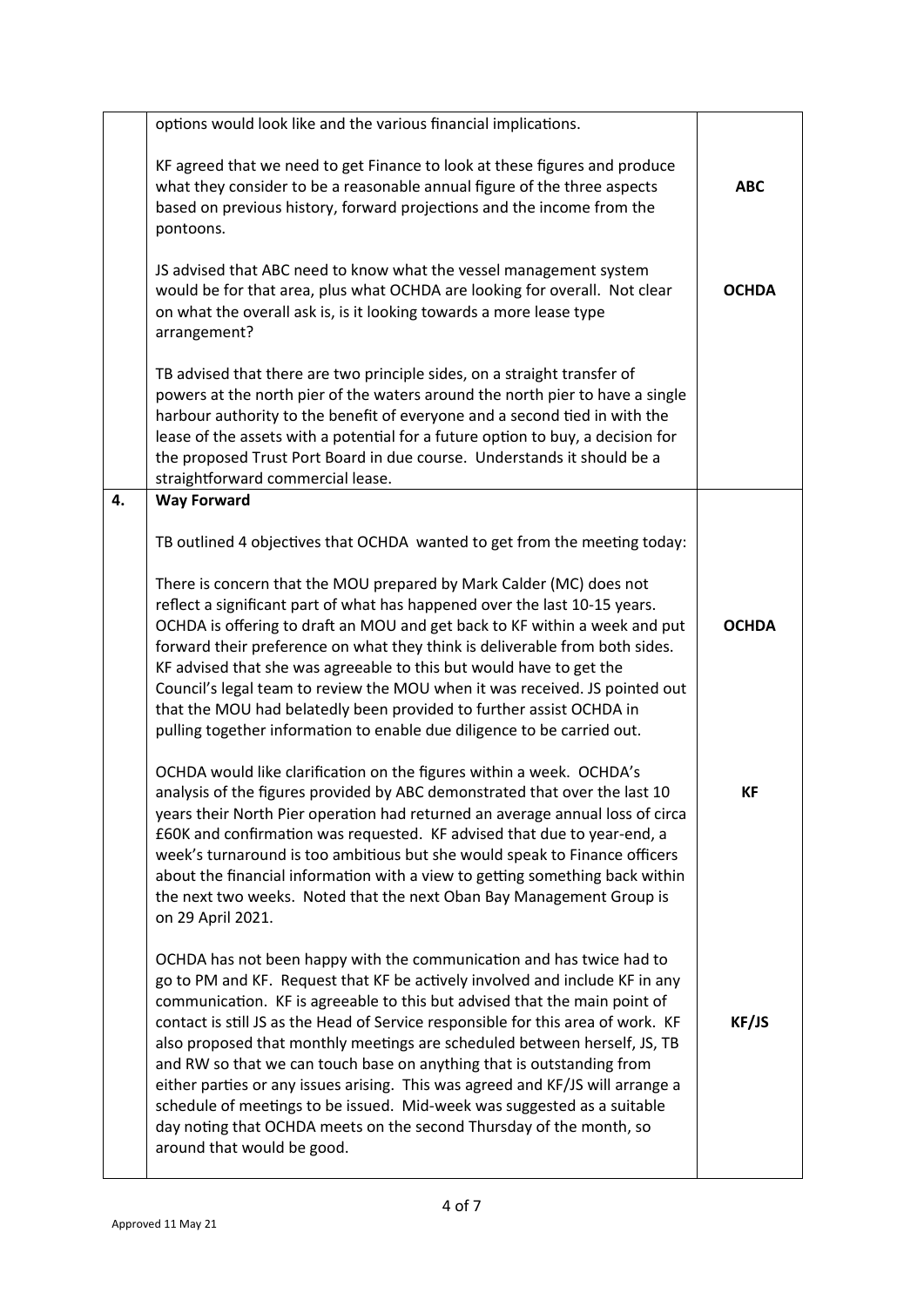| Would like the meeting of stakeholders, OCHDA, Councillors and Council<br>Officers agreed by the Harbour Board in March 2021 to take place. KF will                                                                                                                                                                                                                                                                                                                                                                                                                                                                                                                                                                                                                                                                                                                                                                                  | КF              |
|--------------------------------------------------------------------------------------------------------------------------------------------------------------------------------------------------------------------------------------------------------------------------------------------------------------------------------------------------------------------------------------------------------------------------------------------------------------------------------------------------------------------------------------------------------------------------------------------------------------------------------------------------------------------------------------------------------------------------------------------------------------------------------------------------------------------------------------------------------------------------------------------------------------------------------------|-----------------|
| speak with the Chair of the Harbour Board but meantime it would be helpful<br>to get some further information from OCHDA on the proposed operations.<br>Also would be useful to understand what OCHDA would like to see on the<br>agenda and TB will produce this.                                                                                                                                                                                                                                                                                                                                                                                                                                                                                                                                                                                                                                                                   | TB              |
| Other things discussed:<br>The HRO will need documents prepared for Transport Scotland which set<br>out viability, operational model, finances and sustainability. The Council will<br>need to approve and there is dubiety over whether they approve for North<br>Pier only or the outer bay. KF confirmed that she now held the Duty Holder<br>role for Oban Harbour, previously the responsibility of PM. JS asked TB that<br>if they have a document that suggests ABC are responsible for the outer bay<br>issue as the content and status of the Harbour Orders from the 1880's needs<br>to be bottomed out.<br>Afternote: Email from Mr Kelly, Legal Services Manager Commercial A&BC,<br>14 Mar 17 at 0805 states inter alia "that the Council as successor of the<br>Oban Harbour Authority is the harbour authority for the wider area of Oban<br>Harbour and as well as that as owner/operator of the North Pier also has | TB<br><b>JS</b> |
| responsibilities for the specified area off the North Pier". Copied to KF/JS.                                                                                                                                                                                                                                                                                                                                                                                                                                                                                                                                                                                                                                                                                                                                                                                                                                                        | <b>KF</b>       |
| TB advised that a clause they want in the MOU is that once financial<br>sustainability and viability is demonstrated then council officers will<br>recommend to Councillors that transfer of powers/responsibility should be<br>made. KF suggested that we may have to call a special harbour board                                                                                                                                                                                                                                                                                                                                                                                                                                                                                                                                                                                                                                  | <b>KF</b>       |
| meeting as next meeting not until September 2021 in order to progress.<br>Officers need to take care as to what agreements they enter into committing<br>the Council particularly where there is no formal council decision.<br>There<br>may have been options appraisals carried out but we need something in<br>front of the Harbour Board to get an agreed official/policy position. It is<br>likely that any final decisions would be required through Policy and<br>Resources and/or Full Council due to the strategic nature and financial value<br>of the matter.                                                                                                                                                                                                                                                                                                                                                             |                 |
| TB advised to run a wet port can almost cover what is being done at north<br>pier, significant overlap, staff, overheads etc. There is an opportunity that<br>the conservancy would subsidise the running of the north pier and pontoons<br>and this is the reason for suggesting commercial lease. Five years from now<br>Trust Port may have demonstrated its viability and credibility. Deadline for<br>these constraints and payback will have expired. Then the Trust Port and<br>Council could have discussion re an asset transfer. The Council would                                                                                                                                                                                                                                                                                                                                                                         |                 |
| receive a capital lump/expenditure that which it hasn't received payment for<br>from a grant and which the payback would have expired. Simplest business<br>model they can do. By subsidising operations at the north pier from the<br>conservancy income it allows a commercial payment to be made to the<br>council for the use of facility council owns and any operations operation<br>surplus other than contingency to be invested back in harbour. Generates<br>additional monies for Oban Harbour and Oban. OLI Councillors are                                                                                                                                                                                                                                                                                                                                                                                              |                 |
| supportive.                                                                                                                                                                                                                                                                                                                                                                                                                                                                                                                                                                                                                                                                                                                                                                                                                                                                                                                          |                 |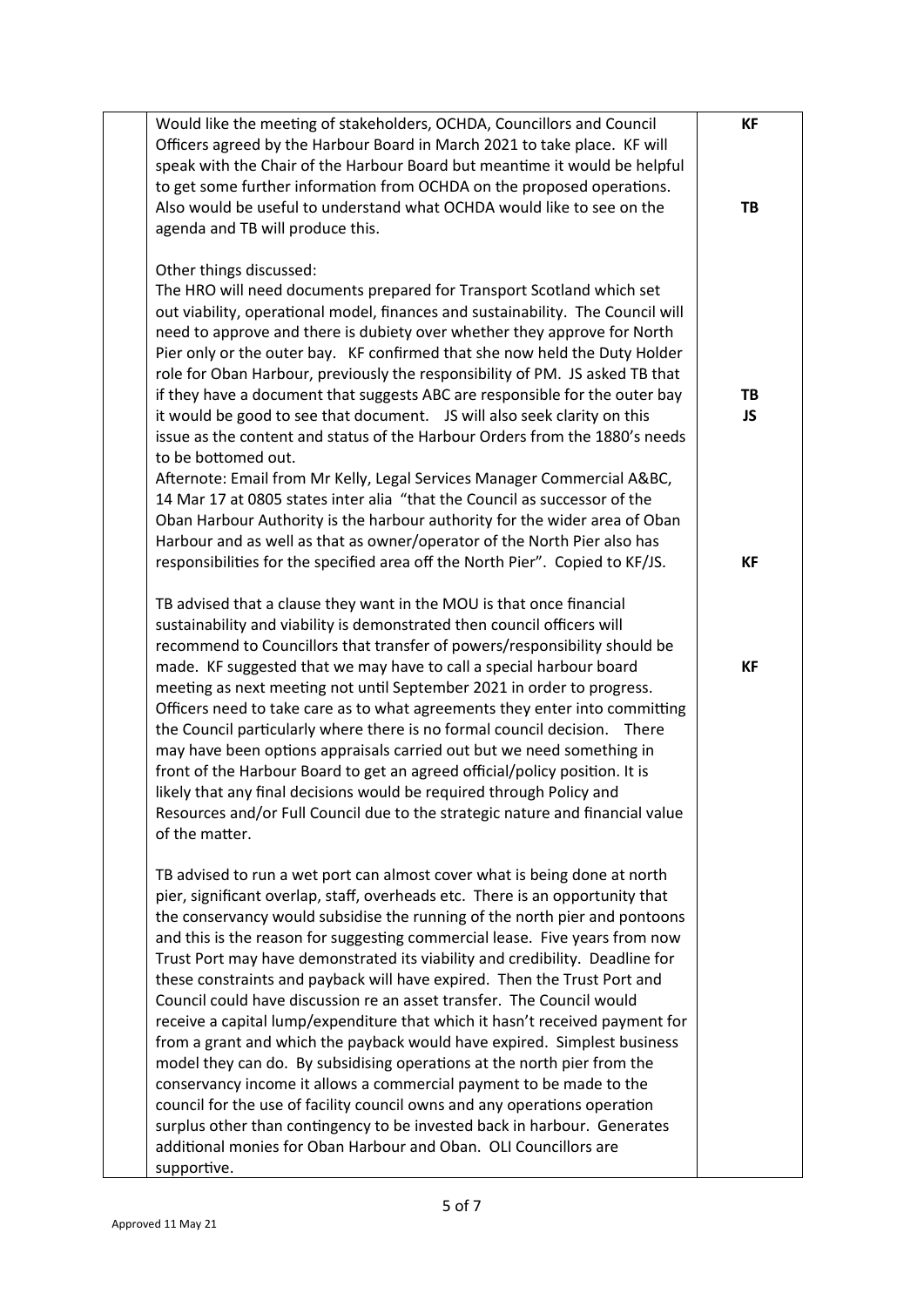|    | KF sought clarity on what assets does OCHDA wish to transfer lease? TB<br>advised seaward facing assets of the pier. The walls that vessels come along<br>side, harbour building and pontoons. No fixed view on car parking spaces.<br>Need for harbour to have some control over parking spaces in the north side<br>of car park for when cruise ships come in and passengers need to be off<br>loaded into buses. Also for operations involving large vehicles. Safest way<br>to do. Recognise though a significant income stream for council and not<br>interested in carpark management or responsibility for the Restaurant<br>Buildings island.           |                           |
|----|-----------------------------------------------------------------------------------------------------------------------------------------------------------------------------------------------------------------------------------------------------------------------------------------------------------------------------------------------------------------------------------------------------------------------------------------------------------------------------------------------------------------------------------------------------------------------------------------------------------------------------------------------------------------|---------------------------|
|    | KF sought clarity on the type of lease $-$ with care and maintenance or<br>without. TB advised that it would depend on the duration and this is<br>something still to be discussed with the Council once ABC had confirmed its<br>figures and using existing leases as a start point                                                                                                                                                                                                                                                                                                                                                                            |                           |
|    | JS will set out in a note an aide memoir for some of the detail required. We<br>need more information than that currently provided to carry out due<br>diligence.                                                                                                                                                                                                                                                                                                                                                                                                                                                                                               | <b>JS</b>                 |
|    | In terms of timescales JS asked OCHDA what they hand in mind for the<br>harbour order to be drafted and put in place. TB advised that if OCHDA can<br>show consistent and ongoing progress then they may be able to keep the<br>management group content. Late Summer/Early autumn 2021 is a<br>timeframe, possible sign off by Harbour Board meeting in September. JS<br>advised that the whole process can take around 18 months if things go well<br>for an Harbour Order and in reality potentially much longer, particularly if<br>any objection is made and a hearing required Oban bay is quite complex<br>given the number of vessels and stakeholders. |                           |
|    | KF advised that she doesn't think the Harbour Board have the authority to<br>sign this off. She will check this out with the Council's Legal team but her<br>understanding is that the Harbour Board can set policy, direction of travel<br>and recommendation to either Council or Policy and Resources Committee.                                                                                                                                                                                                                                                                                                                                             | <b>KF</b>                 |
|    | RW, as OCHDA Vice Chair, stated that the OCHDA Committee and Members<br>benefitted from a wide range of skills and expertise contributing to the<br>establishment of a Trust Port for Oban Bay and Approaches. They are all<br>volunteers giving their time freely and with several also donating financially.<br>He asked that they are respected by Council Officers. He pointed out that a<br>newsletter is overdue to keep them and local Community Councils informed<br>of project progress; a press release is also required. It was agreed that both<br>drafts would be passed to KF for any appropriate A&BC input.                                     | <b>RW/KF</b>              |
| 5. | Summary of Actions agreed and Meeting Close                                                                                                                                                                                                                                                                                                                                                                                                                                                                                                                                                                                                                     |                           |
|    | KF summarised what had been agreed:                                                                                                                                                                                                                                                                                                                                                                                                                                                                                                                                                                                                                             |                           |
|    | OCHDA will produce a draft MOU - in one week.<br>$\bullet$<br>The Council will provide further clarity on the financial figures at North<br>$\bullet$<br>Pier - in two weeks.                                                                                                                                                                                                                                                                                                                                                                                                                                                                                   | <b>OCHDA</b><br><b>KF</b> |
|    | Another meeting will be arranged between KF, JS, TB and RW in a<br>$\bullet$<br>month's time with a schedule for future monthly meetings.                                                                                                                                                                                                                                                                                                                                                                                                                                                                                                                       | KF/JS                     |